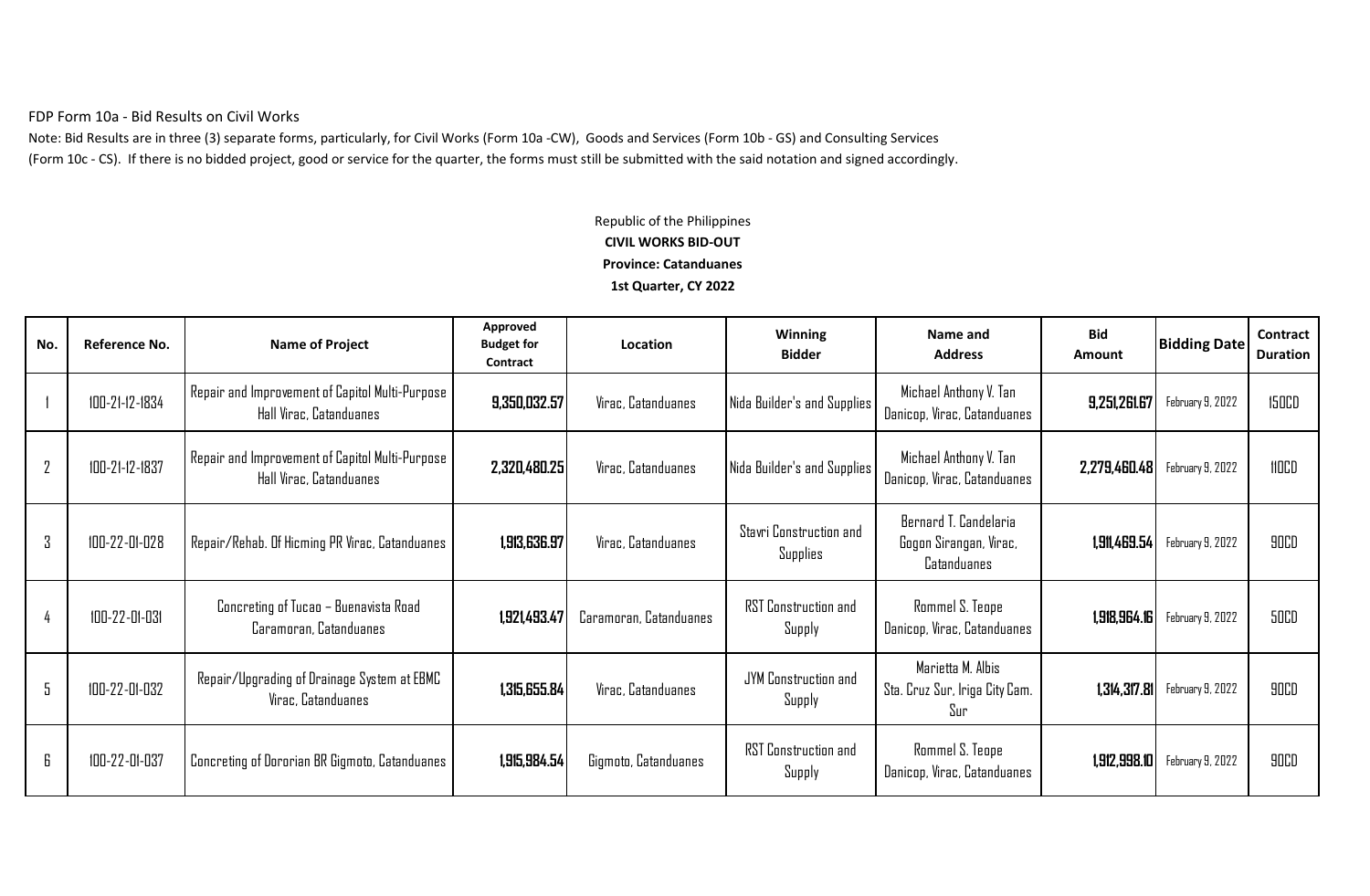| 7  | 100-22-01-038 | Widening of Sto. Cristo to Cabihian BR Virac,<br>Catanduanes                          | 1,934,518.10 | Virac, Catanduanes       | Nida Builder's and Supplies                | Michael Anthony V. Tan<br>Danicop, Virac, Catanduanes                 | 1,891,836.56 | February 9, 2022 | <b>80CD</b>  |
|----|---------------|---------------------------------------------------------------------------------------|--------------|--------------------------|--------------------------------------------|-----------------------------------------------------------------------|--------------|------------------|--------------|
| 8  | 100-22-01-039 | Concreting of Junction San Rafael - Salvacion PR<br>Bagamanoc, Catanduanes            | 9,829,522.82 | Bagamanoc, Catanduanes   | <b>Virac NRC Construction</b>              | Napoleon R. Co<br>San Pedro, Virac,<br>Catanduanes                    | 9,736,147.89 | February 9, 2022 | <b>120CD</b> |
| 9  | 100-22-01-040 | Improvement of Jct. Pajo - Daguindingan - F.<br>Tacorda - Hawan PR Virac, Catanduanes | 2.852.269.64 | Virac, Catanduanes       | Stavri Construction and<br><b>Supplies</b> | Bernard T. Candelaria<br>Gogon Sirangan, Virac,<br>Catanduanes        | 2,850,414.00 | February 9, 2022 | <b>90CD</b>  |
| 10 | 100-22-01-041 | Const. of Catagbacan Drainage System San<br>Andres, Catanduanes                       | 1,897,810.34 | San Andres, Catanduanes  | Stavri Construction and<br>Supplies        | Bernard T. Candelaria<br>Gogon Sirangan, Virac,<br><b>Catanduanes</b> | 1,895,875.10 | February 9, 2022 | <b>80CD</b>  |
| 11 | 100-22-01-042 | Concreting of Libjo, San Roque Provincial Road<br>Bato, Catanduanes                   | 4.848.515.00 | <b>Bato, Catanduanes</b> | Stavri Construction and<br>Supplies        | Bernard T. Candelaria<br>Gogon Sirangan, Virac,<br>Catanduanes        | 4,844,259.61 | February 9, 2022 | <b>90CD</b>  |
| 12 | 100-22-01-044 | Construction of Sitio San Jose, Mabini River<br>Control Caramoran, Catanduanes        | 2,401,335.61 | Caramoran, Catanduanes   | <b>FDS</b> Construction and<br>Supply      | Felix S. Delos Santos, Jr.<br>Del Sur, Pandan, Catanduanes            | 2,396,223.01 | February 9, 2022 | <b>90CD</b>  |
| 13 | 100-22-01-045 | Extension of Talisoy Drainage System Virac,<br>Catanduanes                            | 1,919,623.47 | Virac, Catanduanes       | Nida Builder's and Supplies                | Michael Anthony V. Tan<br>Danicop, Virac, Catanduanes                 | 1,879,423.43 | February 9, 2022 | <b>150CD</b> |
| 14 | 100-22-01-046 | Concreting of Marilima PR Virac, Catanduanes                                          | 1,925,165.82 | Virac, Catanduanes       | Nida Builder's and Supplies                | Michael Anthony V. Tan<br>Danicop, Virac, Catanduanes                 | 1,884,704.96 | February 9, 2022 | <b>90CD</b>  |
| 15 | 100-22-01-047 | Concreting of Tilod BR Baras, Catanduanes                                             | 1,932,474.84 | Baras, Catanduanes       | RST Construction and<br>Supply             | Rommel S. Teope<br>Danicop, Virac, Catanduanes                        | 1,929,115.71 | February 9, 2022 | <b>90CD</b>  |
| 16 | 100-22-01-048 | Concreting of Pajo Baguio BR Virac, Catanduanes                                       | 1,935,938.70 | Virac, Catanduanes       | Nida Builder's and Supplies                | Michael Anthony V. Tan<br>Danicop, Virac, Catanduanes                 | 1,892,671.20 | February 9, 2022 | <b>90CD</b>  |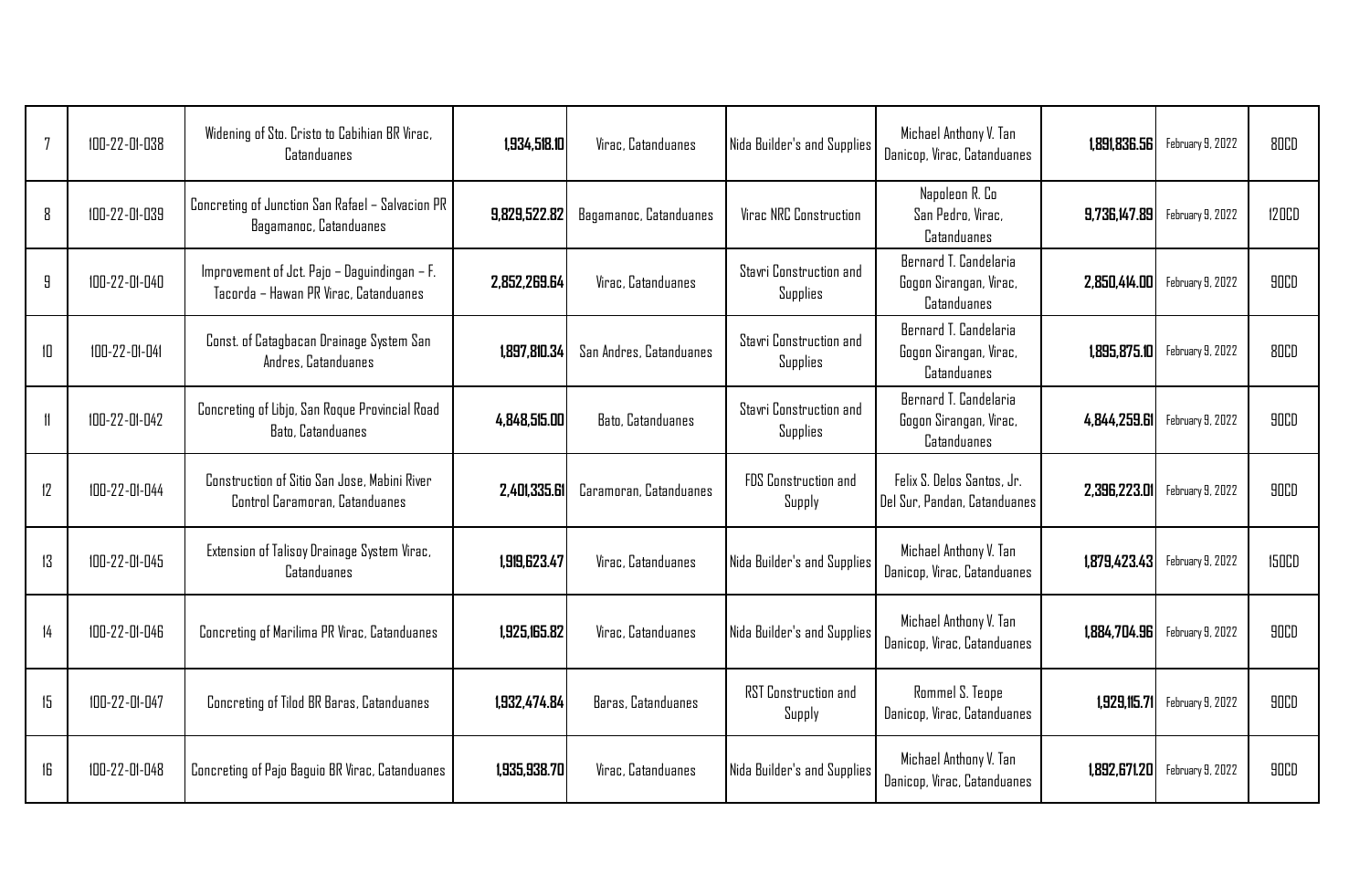| 17 | 100-22-01-049  | Construction of Multi-Purpose Pavement, Ibong<br>Sapa Virac, Catanduanes                        | 1,906,899.06 | Virac, Catanduanes       | Nida Builder's and Supplies                       | Michael Anthony V. Tan<br>Danicop, Virac, Catanduanes                       | 1,867,073.38 | February 9, 2022 | <b>90CD</b>  |
|----|----------------|-------------------------------------------------------------------------------------------------|--------------|--------------------------|---------------------------------------------------|-----------------------------------------------------------------------------|--------------|------------------|--------------|
| 18 | 100-22-01-050  | Improvement of Drainage System & Slope<br>Protection of Jct. Sabangan - Panique - Datag<br>East | 4,863,835.21 | Caramoran, Catanduanes   | AV Laynes Trading and<br>Construction             | Alex V. Laynes<br>Concepcion, Virac,<br>Catanduanes                         | 4,857,589.46 | February 9, 2022 | <b>150CD</b> |
| 19 | 100-22-01-051  | Rehab/Improvement of Angeles St. Road Cavinitan                                                 | 3,852,549.30 | Virac, Catanduanes       | <b>Stavri Construction and</b><br><b>Supplies</b> | Bernard T. Candelaria<br>Gogon Sirangan, Virac,<br>Catanduanes              | 3,849,219.19 | February 9, 2022 | <b>90CD</b>  |
| 20 | 100-22-01-052  | Reblocking of Macutal PR Baras, Catanduanes                                                     | 1,907,859.59 | Baras, Catanduanes       | AFC Builders                                      | Francis Z. Camano<br>Sitio Binagasbasan Paraiso,<br>San Miguel, Catanduanes | 1.901.579.95 | February 9, 2022 | 90CD         |
| 21 | 100-22-01-054  | Concreting of Rizal FMR San Andres, Catanduanes                                                 | 1,910,827.11 | Andres, Catanduanes      | <b>Stavri Construction and</b><br>Supplies        | Bernard T. Candelaria<br>Gogon Sirangan, Virac,<br>Catanduanes              | 1,908,836.13 | February 9, 2022 | <b>90CD</b>  |
| 22 | 100-21-12-1830 | Repair of COMELEC Office Virac, Catanduanes                                                     | 581,948.49   | Virac, Catanduanes       | AV Laynes Trading and<br><b>Construction</b>      | Alex V. Laynes<br>Concepcion, Virac,<br>Catanduanes                         | 578,845.86   | February 9, 2022 | <b>GOCD</b>  |
| 23 | 100-22-01-029  | Extension of Valencia Water System Virac,<br>Catanduanes                                        | 750,350.40   | Virac, Catanduanes       | Stavri Construction and<br><b>Supplies</b>        | Bernard T. Candelaria<br>Gogon Sirangan, Virac,<br>Catanduanes              | 749,504.97   | February 9, 2022 | <b>60CD</b>  |
| 24 | 100-22-01-030  | Reblocking of San Isidro St., Panique Caramoran,<br>Catanduanes                                 | 965,606.06   | Caramoran, Catanduanes   | <b>JR</b> Contractor                              | Dominador V. Laynes, Jr.<br>San Roque, Virac,<br>Catanduanes                | 961,518.90   | February 9, 2022 | <b>80CD</b>  |
| 25 | 100-22-01-034  | Extension of Drainage Project San Antonio Street,<br>Cabugao Bato, Catanduanes                  | 950.143.22   | <b>Bato, Catanduanes</b> | <b>Altey Construction Services</b>                | Michael Alex R. Teves<br>San Pedro (Pob.), Virac,<br>Catanduanes            | 948.063.65   | February 9, 2022 | 90CD         |
| 26 | 100-22-01-043  | Concreting of Patagan Spillway Approach San<br>Miguel, Catanduanes                              | 952,982.15   | San Miguel, Catanduanes  | Stavri Construction and<br><b>Supplies</b>        | Bernard T. Candelaria<br>Gogon Sirangan, Virac,<br>Catanduanes              | 950,945.16   | February 9, 2022 | 90CD         |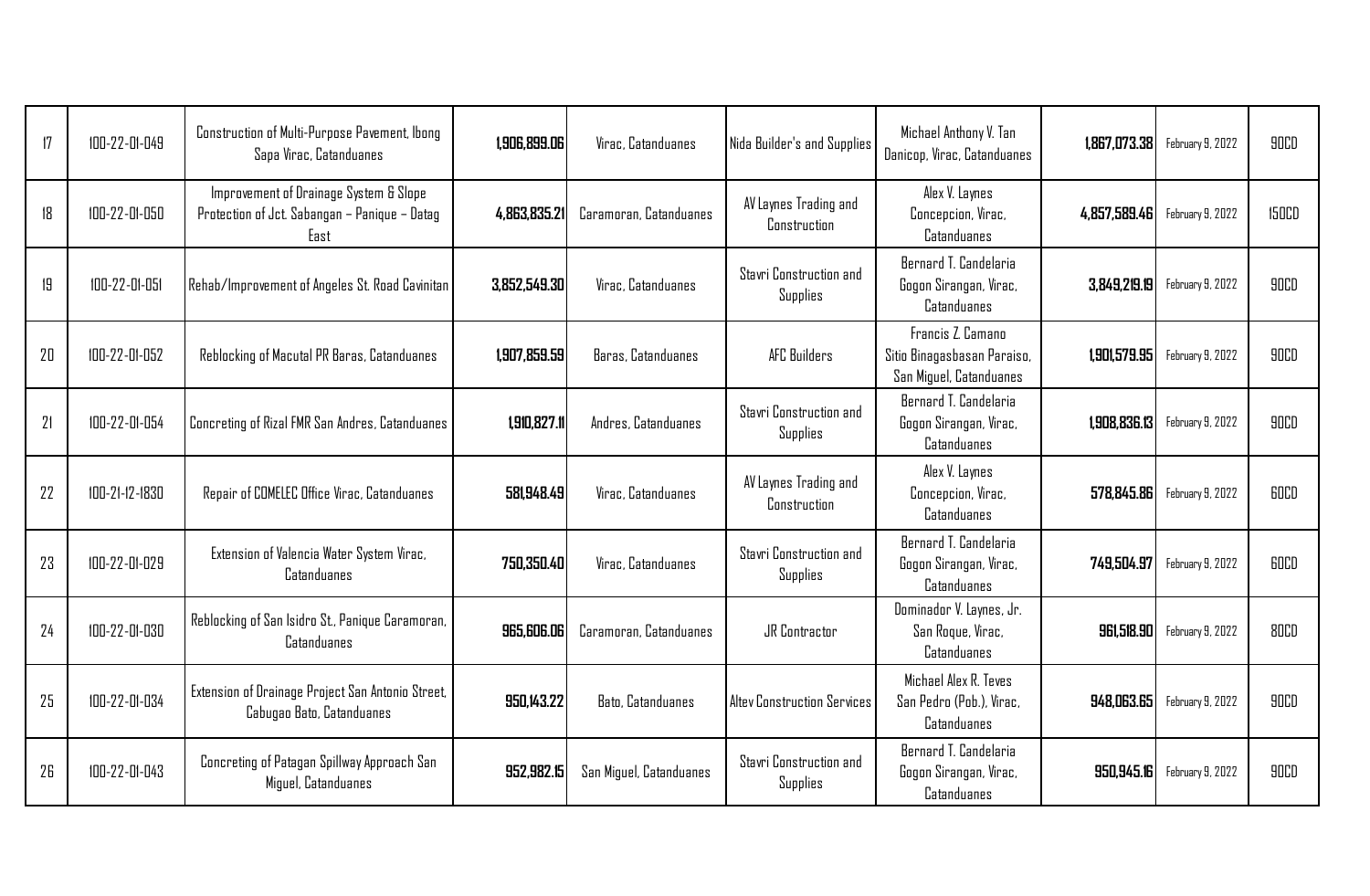| 27  | 100-22-01-081 | Construction of Multi-Purpose Hall, Del Norte<br>Pandan, Catanduanes     | 976,588.48   | Pandan, Catanduanes     | Nida Builder's and Supplies                | Michael Anthony V. Tan<br>Danicop, Virac, Catanduanes                       | 974.308.77   | March 1, 2022 | 90CD         |
|-----|---------------|--------------------------------------------------------------------------|--------------|-------------------------|--------------------------------------------|-----------------------------------------------------------------------------|--------------|---------------|--------------|
| 28  | 100-22-01-136 | Construction of Multi-Purpose Hall, Datag West<br>Caramoran, Catanduanes | 964,808.99   | Caramoran, Catanduanes  | Nida Builder's and Supplies                | Michael Anthony V. Tan<br>Danicop, Virac, Catanduanes                       | 962,420.40   | March 1, 2022 | <b>GOCD</b>  |
| 29  | 100-22-02-208 | Repair of PDRRMD Building Virac, Catanduanes                             | 968,791.07   | Virac, Catanduanes      | Nida Builder's and Supplies                | Michael Anthony V. Tan<br>Danicop, Virac, Catanduanes                       | 966,559.70   | March 1, 2022 | <b>GOCD</b>  |
| -30 | 100-22-01-053 | Conc. Of Casoocan - Calampong - Hawan<br>Provincial Road                 | 4.875.363.75 | Virac, Catanduanes      | Stavri Construction and<br>Supplies        | Bernard T. Candelaria<br>Gogon Sirangan, Virac,<br>Catanduanes              | 4,871,279.46 | March 8, 2022 | <b>120CD</b> |
| 31  | 100-22-01-082 | Const. of Multi-Purpose Hall, Baldoc Pandan,<br>Catanduanes              | 1,918,192.50 | Pandan, Catanduanes     | AFC Builders                               | Francis Z. Camano<br>Sitio Binagasbasan Paraiso,<br>San Miguel, Catanduanes | 1,915,110.25 | March 8, 2022 | 90CD         |
| 32  | 100-22-01-137 | Improvement of Peña Francia St. Cavinitan Virac.<br>Catanduanes          | 1,921,259.28 | Virac, Catanduanes      | Stavri Construction and<br>Supplies        | Bernard T. Candelaria<br>Gogon Sirangan, Virac,<br>Catanduanes              | 1,917,178.08 | March 8, 2022 | <b>90CD</b>  |
| 33  | 100-22-01-138 | Completion of Esperanza Seawall San Andres,<br>Catanduanes               | 4,812,770.99 | San Andres, Catanduanes | Stavri Construction and<br>Supplies        | Bernard T. Candelaria<br>Gogon Sirangan, Virac,<br>Catanduanes              | 4,808,782.74 | March 8, 2022 | 90CD         |
| 34  | 100-22-01-139 | Completion of Wagdas Seawall San Andres,<br>Catanduanes                  | 2.896.150.60 | San Andres, Catanduanes | Stavri Construction and<br><b>Supplies</b> | Bernard T. Candelaria<br>Gogon Sirangan, Virac,<br>Catanduanes              | 2,892,058.57 | March 8, 2022 | 90CD         |
| 35  | 100-22-01-140 | Construction of Obo Flood Control San Miguel,<br>Catanduanes             | 2,900,356.85 | San Miguel, Catanduanes | AFC Builders                               | Francis Z. Camano<br>Sitio Binagasbasan Paraiso,<br>San Miguel, Catanduanes | 2,895,855.32 | March 8, 2022 | 90CD         |
| 36  | 100-22-01-141 | Extension of Lubas Seawall San Andres.<br>Catanduanes                    | 4.879.032.60 | San Andres, Catanduanes | <b>Stavri Construction and</b><br>Supplies | Bernard T. Candelaria<br>Gogon Sirangan, Virac,<br>Catanduanes              | 4,875,386.95 | March 8, 2022 | <b>90CD</b>  |